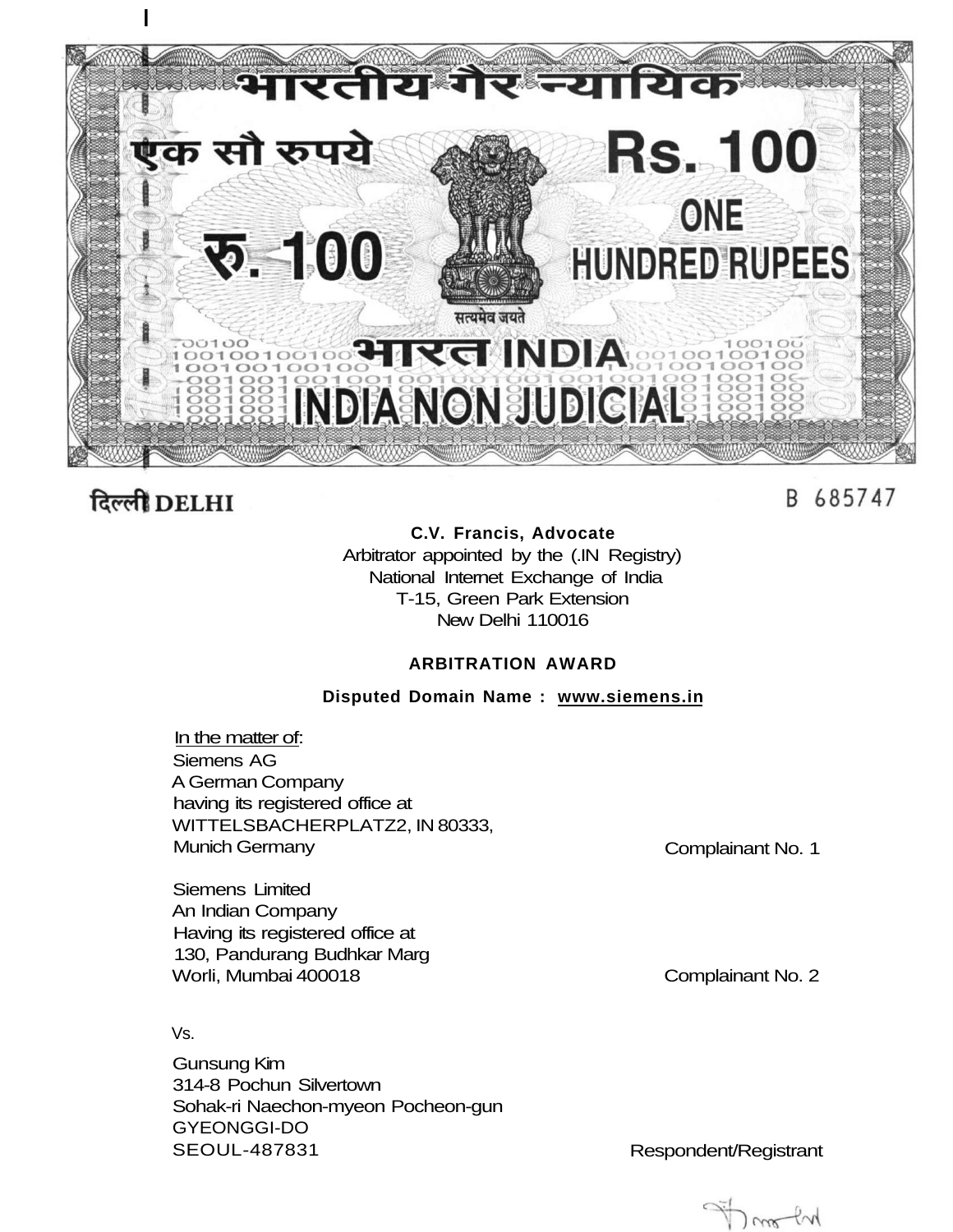# **C.V. Francis, Advocate**

Arbitrator appointed by the (.IN Registry) National Internet Exchange of India T-15, Green Park Extension New Delhi 110016

# **ARBITRATION AWARD**

**Disputed Domain Name : [www.siemens.in](http://www.siemens.in)** 

#### In the matter of:

Siemens AG A German Company having its registered office at WITTELSBACHERPLATZ2, IN 80333, Munich Germany **Complainant No. 1** 

Siemens Limited An Indian Company Having its registered office at 130, Pandurang Budhkar Marg Worli, Mumbai 400018 Complainant No. 2

Vs.

Gunsung Kim 314-8 Pochun Silvertown Sohak-ri Naechon-myeon Pocheon-gun GYEONGGI-DO SEOUL-487831 Respondent/Registrant

A morn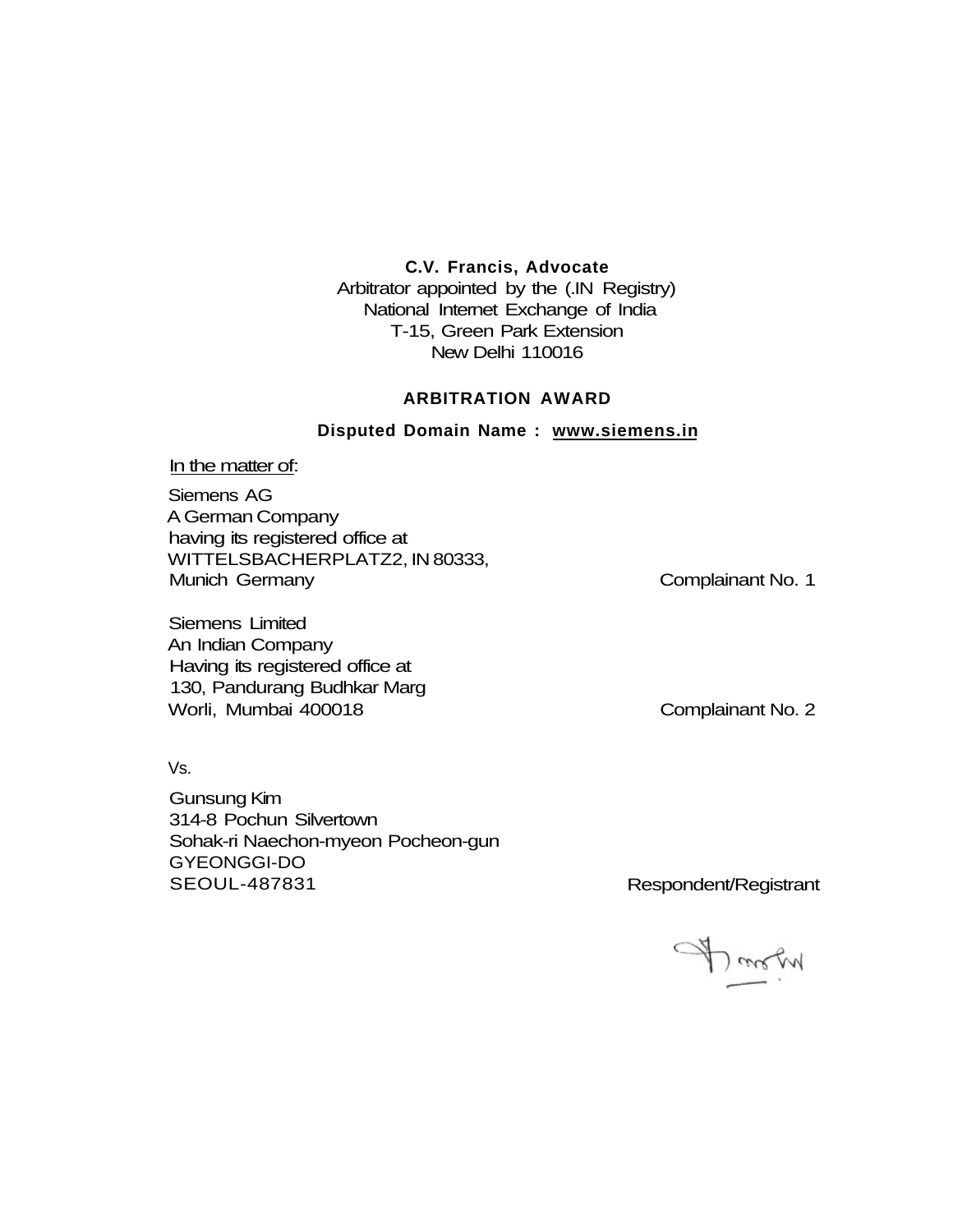# **1. The Parties**

Complainant No. 1 Siemens AG, is a company incorporated in Germany and Complainant No.2 Siemens Limited is a company incorporated and existing under the Indian Companies Act, 1956. (collectively called "the Complainant") with the following contact details as provided in the Complaint:

SIEMEN AG Wittelsbacherplatz 2, in 80333 Munich, Germany [Volkmar.bonn@siemens.com](mailto:Volkmar.bonn@siemens.com) +09131733205 +09131732570

Siemens Limited 130, Pandurang Budhkar Marg Worli, Mumbai 400018 [Prashant.doshi@siemens.com](mailto:Prashant.doshi@siemens.com) +91 (022) 24987000 / 7584 +91 (022)24987043/7500

The Respondent in this Arbitration proceeding is Mr. Gunsung Kim with the

following contact details:

314-8 Pochun Silvertown Sohak-ri Naechon-myeon Pocheon-gun GYEONGGI-DO SEOUL-487831 Cn [partner@dotname.co.kr](mailto:partner@dotname.co.kr)  +82 0315330056

+82 0315332559

# **2. Details of the disputed Domain Name**

The disputed domain name [www.siemens.in](http://www.siemens.in) has the following details:

The particulars of the said domain name are as follows :

- a) Name of Registrant Gunsung Kim
- b) Domain Id D547189-AFIN
- c) Created on 16 Feb 2005

Donoly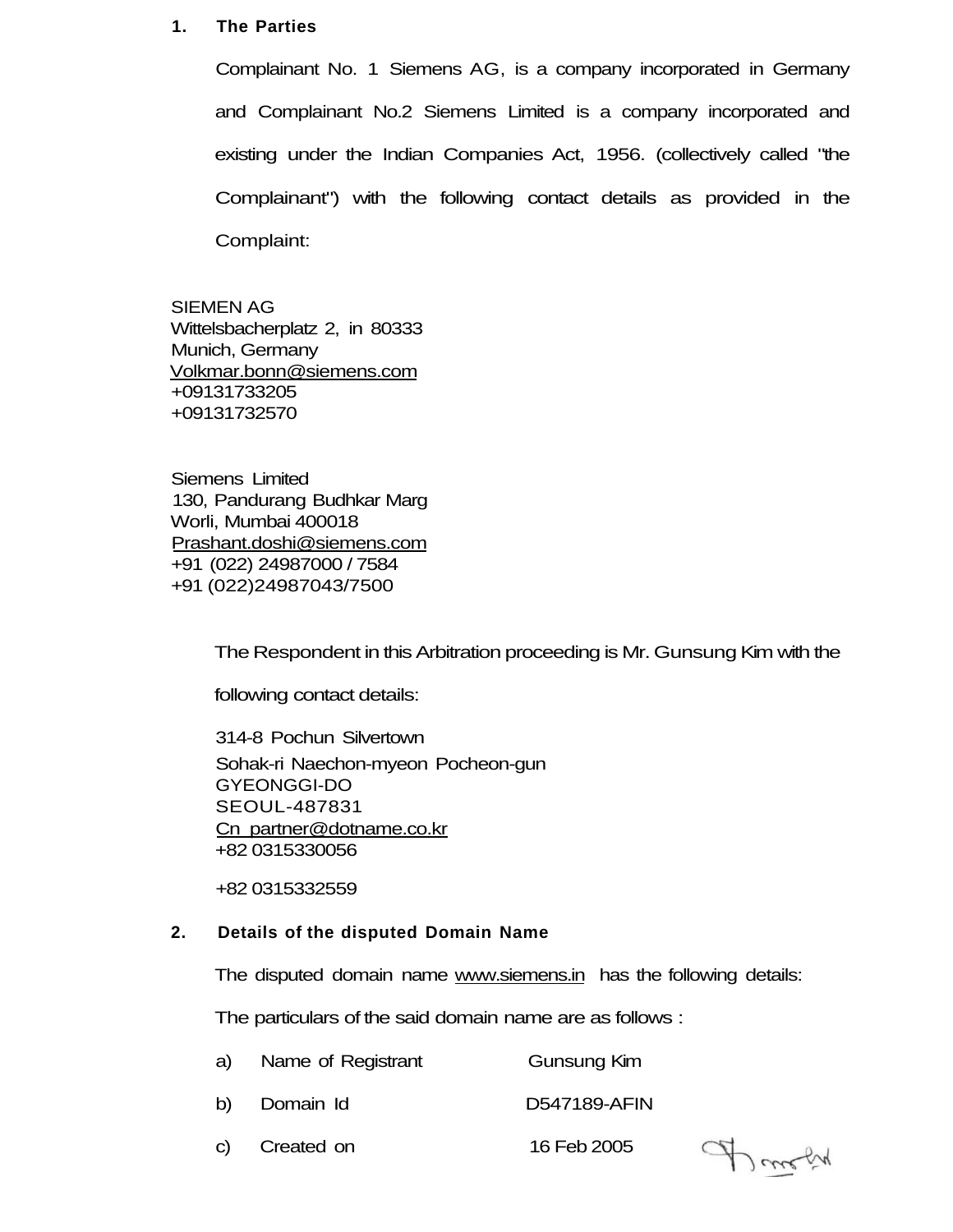| d) | <b>Expiration Date</b>  | 16 Feb 2007                 |
|----|-------------------------|-----------------------------|
|    | e) Sponsoring Registrar | <b>ONLINE NIC (R8-AFIN)</b> |
| f) | Registrant Id           | OLNIC 773561 0              |

#### **About procedures adopted in the Complaint**

This is a mandatory arbitration proceeding submitted for adjudication in accordance with the .IN Domain Name Dispute Resolution Policy (INDRP) for Domain Name Dispute Resolution, adopted by the National Internet Exchange of India ("NIXI"). The INDRP Rules of Procedure (the Rules) was approved by NIXI on 28<sup>th</sup> June, 2005 in accordance with the Indian Arbitration and Conciliation Act, 1996, and the bye-laws, rules and guidelines framed there under.

By registering the disputed domain name with the NIXI accredited Registrar, the Respondent agreed to the resolution of disputes pursuant to the Rules.

According to the information provided by the National Internet Exchange of India (the ".IN Registry"), the history of this proceeding is as follows:

In accordance with the Rules, 2(a) and 4(a), NIXI formally notified the Respondent of the Complaint, and appointed me as a Sole Arbitrator for adjudicating upon the dispute in accordance with the Arbitration and Conciliation Act, 1996, and the Rules framed thereunder, .IN Domain Name Dispute Resolution Policy and the Rules framed thereunder. I had

Franch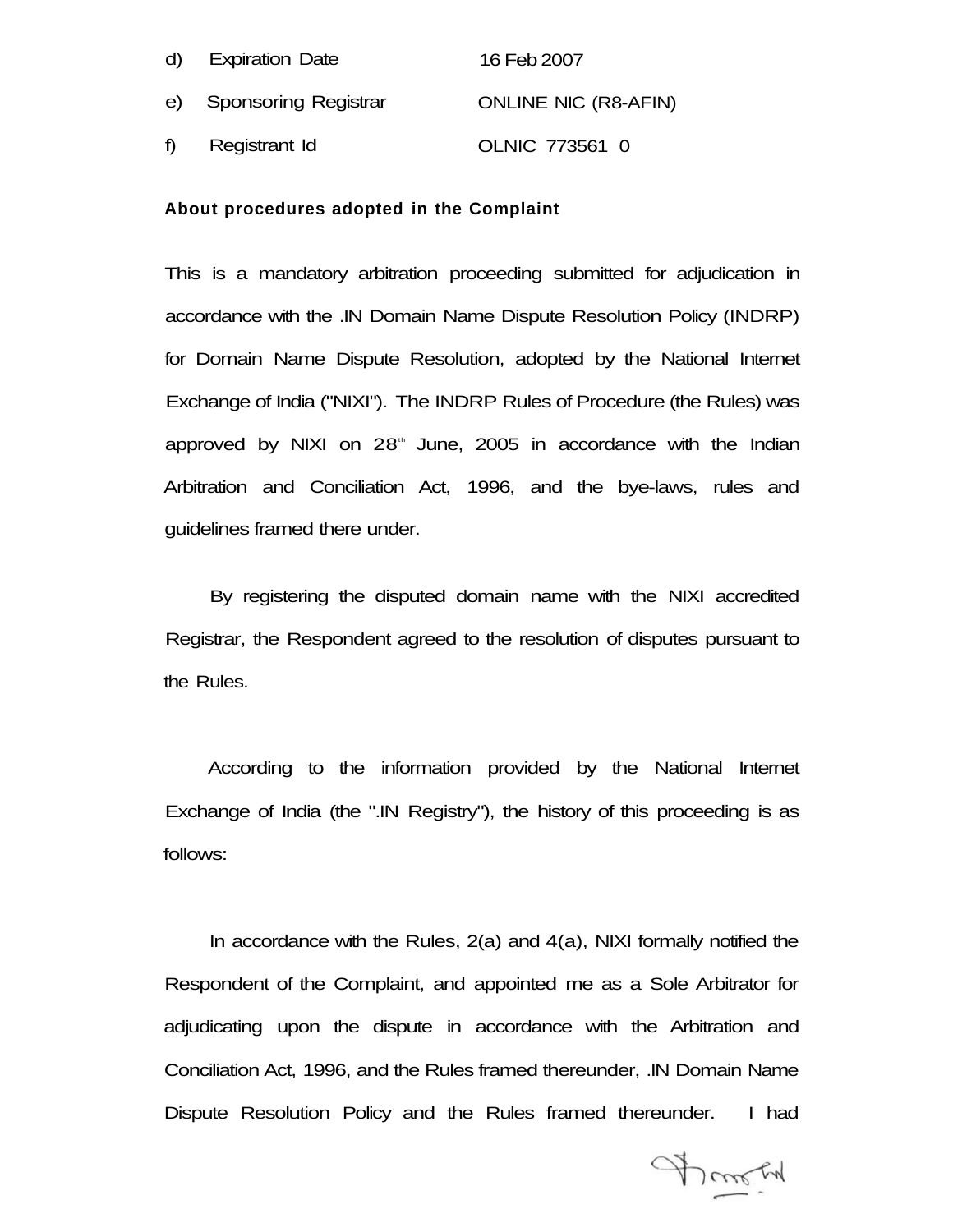submitted the Statement of Acceptance and Declaration of Impartiality and Independence, as required by the NIXI to ensure compliance with the Rules.

The arbitration proceedings commenced on July 31, 2006, when notice of proceeding was issued by me. A copy of the notice is annexed herewith as **Annexure 1.** 

The Respondent in reply to the notice, sent an email dated 13 August 2006 to me raising doubts on my appointment as Arbitrator. The email of the Respondent is annexed herewith as **Annexure 2** to this Award. In clarification to this doubt, .IN Registry by email dated 23rd August 2006 informed me and the Respondent that my name had been listed on the registry website, and I was asked to proceed with the arbitration proceeding. The email sent by the .IN Registry is annexed herewith as **Annexure 3** to this Award.

Nonetheless no reply was submitted by the Respondent thereafter. In the facts and circumstances, in-person hearing was unnecessary for deciding the complaint, and consequently on the basis of the statements and documents submitted on record, the present Award is passed.

# **4. Parties' Contentions**

#### **(a) Complaint**

The Complainant contends as follows:

Fraction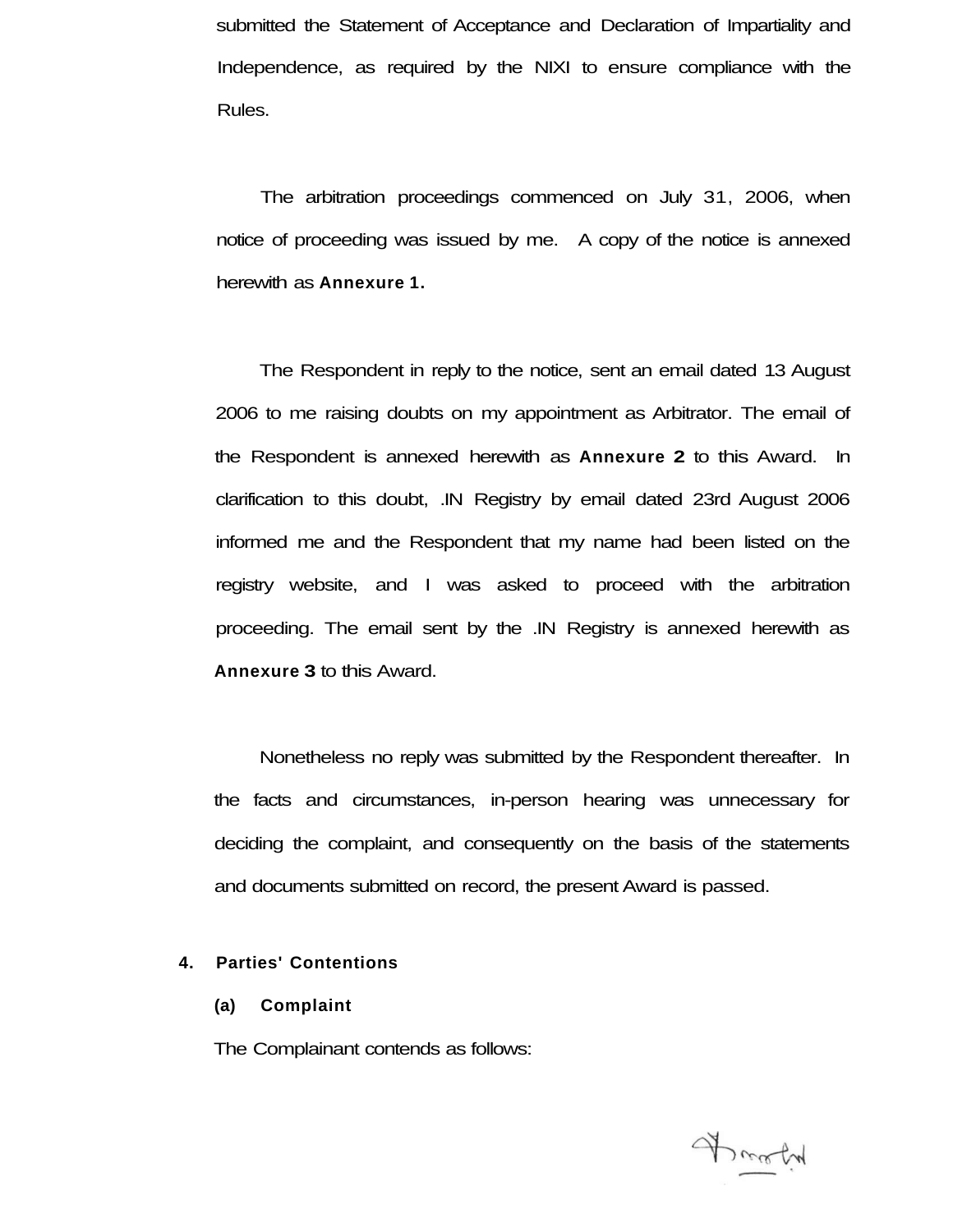That Complainant No.1 is a Public Limited Company, duly incorporated in Germany, in the year 1897 and the word SIEMENS forms a significant part of its trading name. Complainant No.1 adopted the trade mark SIEMENS for the first time in GERMANY in the year 1897. Complainant No.1 is carrying on the business of manufacture, sale, and supply of industrial products in the fields of electrical engineering and electronics, mechanical engineering, precision mechanics and all related sectors of engineering including research and development in these fields development and design, sale, supply, assembly and commissioning of branch and customer-specific system, solutions and plants in the fields of electrical engineering and electronics, mechanical engineering, precision mechanics and all related sector of engineering, performance of industrial and other business-related services under the trade mark **SIEMENS,** since 1897.

That Complainant No.1 has 817 trade mark registrations for the mark **SIEMENS** throughout the world, including India, a list of which has been filed by the Complainant as Annexure A to the Complaint. Complainant No.1 has 300 subsidiaries throughout the world, Including India, which have SIEMENS as part of their trading name. Complainant No.1 has about **730**  domain names registered in its name throughout the world, all having SIEMENS as a significant part thereof. A list of the same has been annexed with the Complaint as Annexure B.

Donothy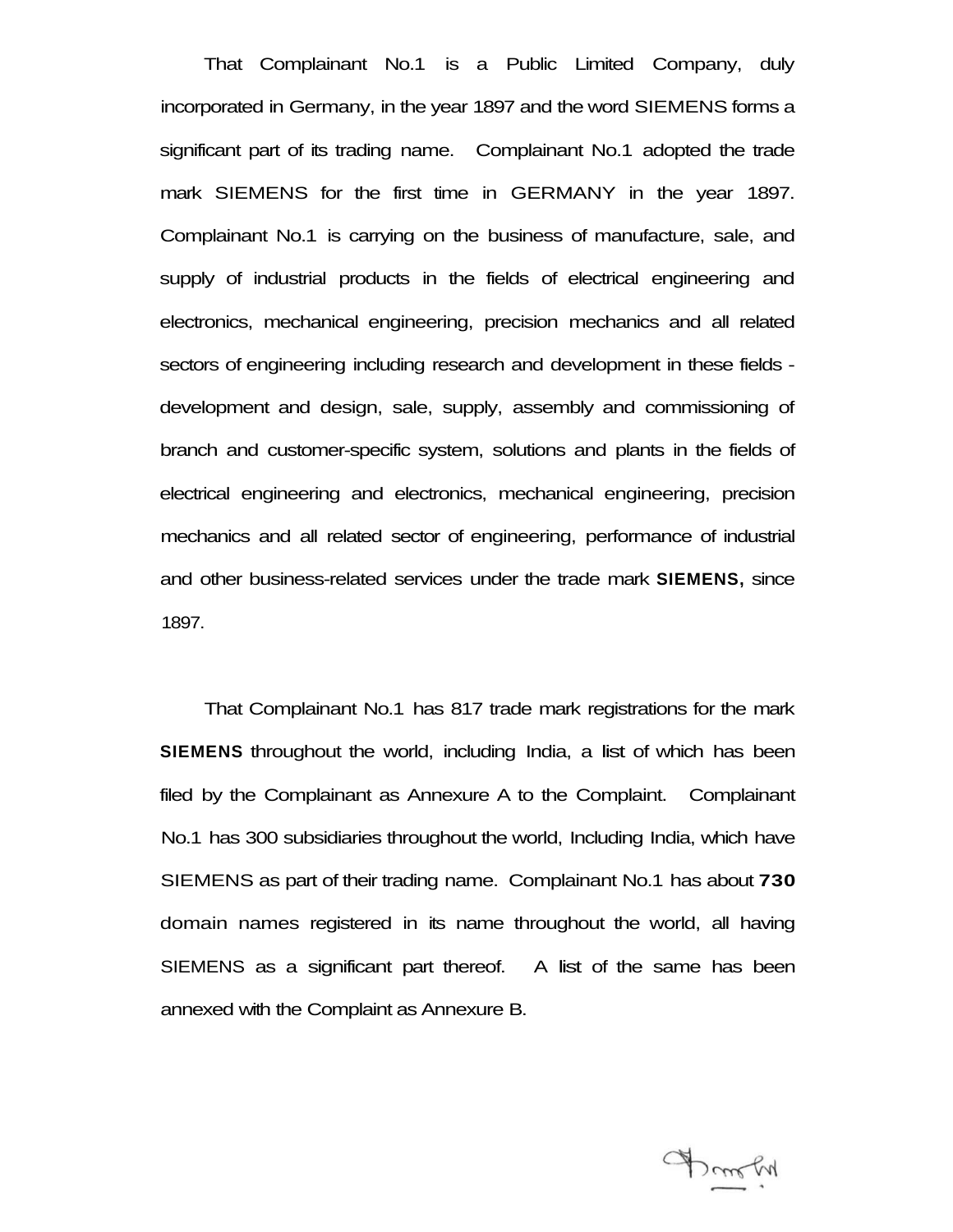Complainant No.1 has also given the financial figures of international/worldwide sales of the goods /services bearing the trademark SIEMENS which runs into on an average 80,000 millions of Euros.

Complainant No.2 is a subsidiary of Complainant No.1 and was incorporated on 02.03.1957 under the Indian Companies Act 1956. It has all the permissions of Complainant No.1 for using the trademark SIEMENS in respect of goods / services. Complainant No.2 has also given the financial figures of the sales of its goods / services bearing the trademark SIEMENS. For instance the sales figures for the year 2004 - 2005 were 27485 million rupees.

From the evidence submitted by the Complainant with the complaint, it is clear that Complainant No. 1 is the exclusive proprietor of trademark SIEMENS in India and other countries.

The Complainant has contended that the Respondent is using the disputed domain name in bad faith and has registered the domain name in order to prevent the owner of the trademark or service mark from reflecting the mark in a corresponding domain name, and also engaged in a pattern of such conduct.

The Complainant submits that the Respondent's registration and use of the Domain Name is a clear case of cyber-squatting, whose intention is to take advantage of the Complainant's substantial reputation and its prominent presence on the Internet in order to confuse the public to the detriment of the Complainant.

Droch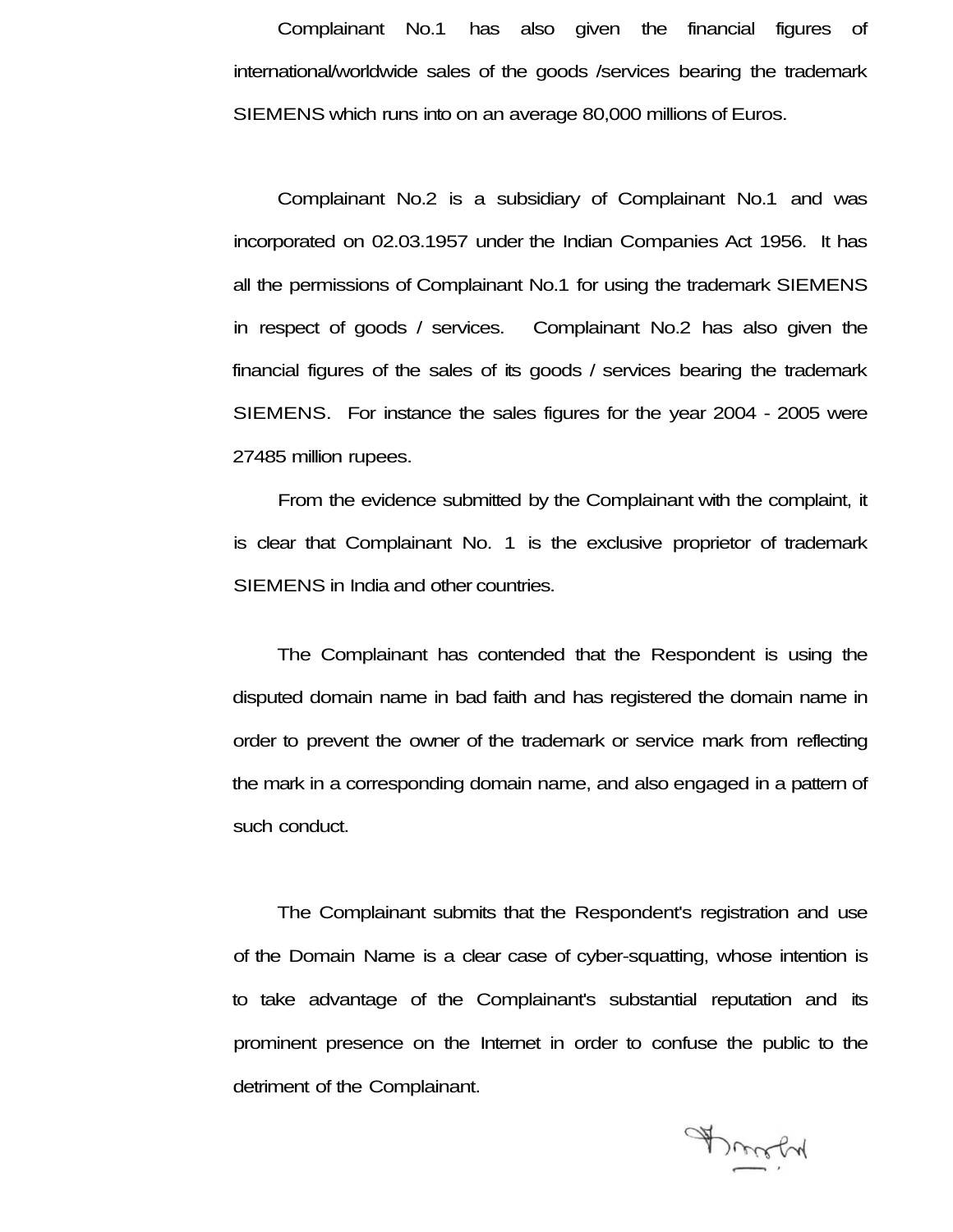#### **(b) Respondent**

As previously indicated, the Respondent has not filed any response to the Complaint and has not answered the Complainant's contentions in any manner. The Respondent had however sent an email to the Arbitrator raising doubts on the appointment of Arbitrator and has also indicated his willingness to transfer the domain name.

# **3. Discussion and Findings**

The Respondent bears no relationship to the business of the Complainant. The Respondent is neither a licensee of the Complainant, nor has it otherwise obtained authorization of any kind whatsoever, to use the Complainant's mark. The Respondent has nothing to do even remotely with the business of the Complainant. The Respondent has never been commonly known by the domain name in question. The Respondent is not at all making a legitimate non-commercial or fair use of the domain name.

Once a complainant makes a prima facie case showing that a respondent lacks rights to the domain name at issue, the respondent must come forward with the proof that it has some legitimate interest in the domain name to rebut this presumption. Document Technologies, Inc. v. International Electronic Communications Inc., WIPO Case No. D2000-0270.

# **(a) The Respondent's Default**

The Rules paragraph 8(b) requires that the Arbitrator ensure that each party is given a fair opportunity to present its case. Paragraph 11(a) of the Rules reads as follows:

Donaty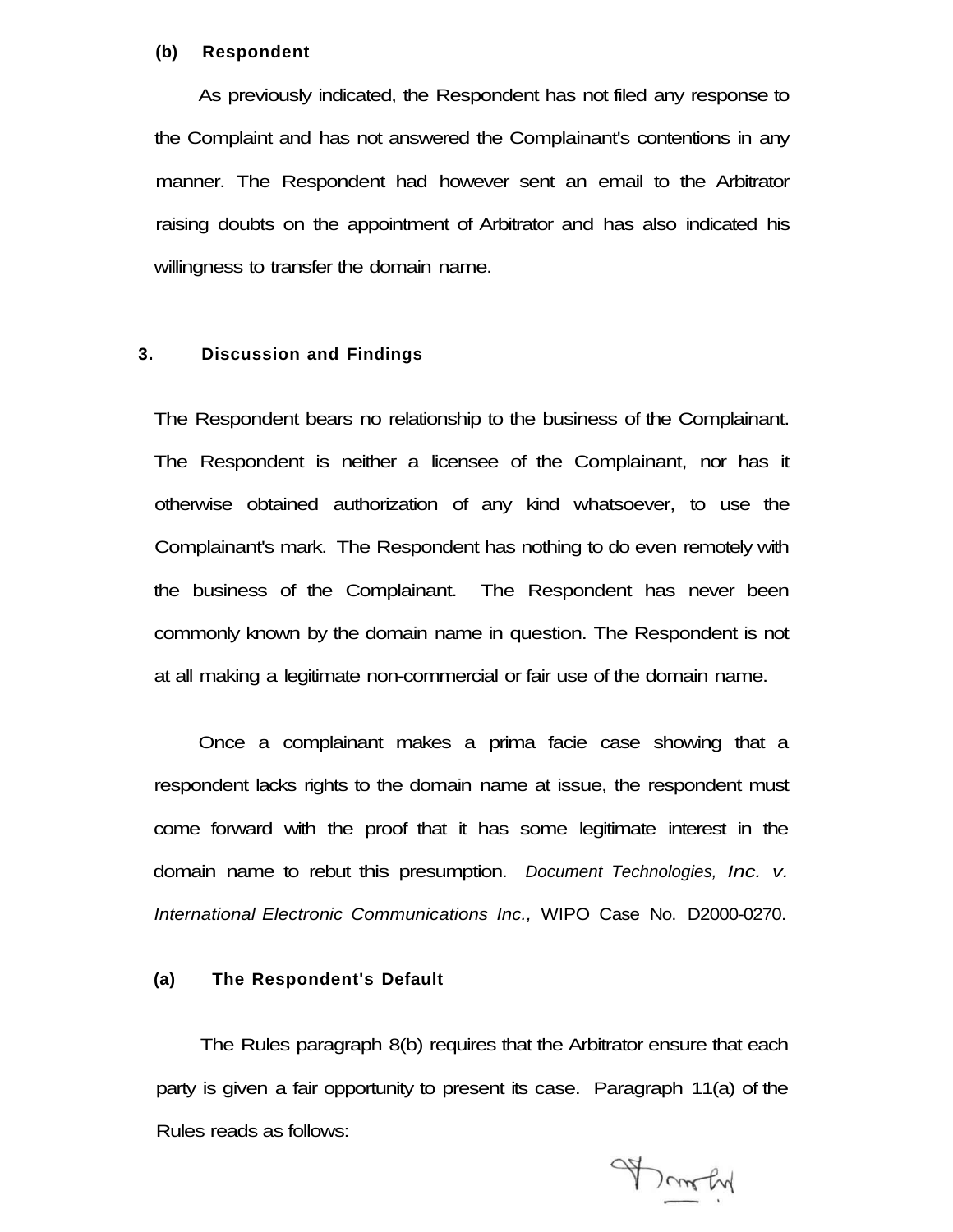#### "11. Default

(a) In the event that a Party, in the absence of exceptional circumstances as determined by the Arbitrator in its sole discretion, does not comply with any of the time periods established by these Rules of Procedure or the Arbitrator, the Arbitrator shall proceed to decide the Complaint in accordance with law."

The Respondent was given notice of this proceeding in accordance with the Rules. The .IN Registry discharged its responsibility under Rules paragraph 2(a) to employ reasonably available means calculated to achieve actual notice to the Respondent of the Complaint.

As previously indicated, the Respondent failed to file any reply to the Complaint and has not sought to answer the Complainant's assertions, evidence or contentions in any manner. The Arbitrator finds that the Respondent has been given a fair opportunity to present his case, and the Arbitrator will proceed to a decision on the Complaint.

The Rules paragraph 12(a) provides that the Arbitrator shall decide the Complaint on the basis of the statements and documents submitted in accordance with the INDRP and any law that the Arbitrator deems fit to be applicable. In accordance with Rules paragraph 12, the Arbitrator may draw such inferences as are appropriate from the Respondent's failure to reply to the Complainant's assertions and evidence or to otherwise contest the Complaint. In the circumstances, the Arbitrator's decision is based

Donation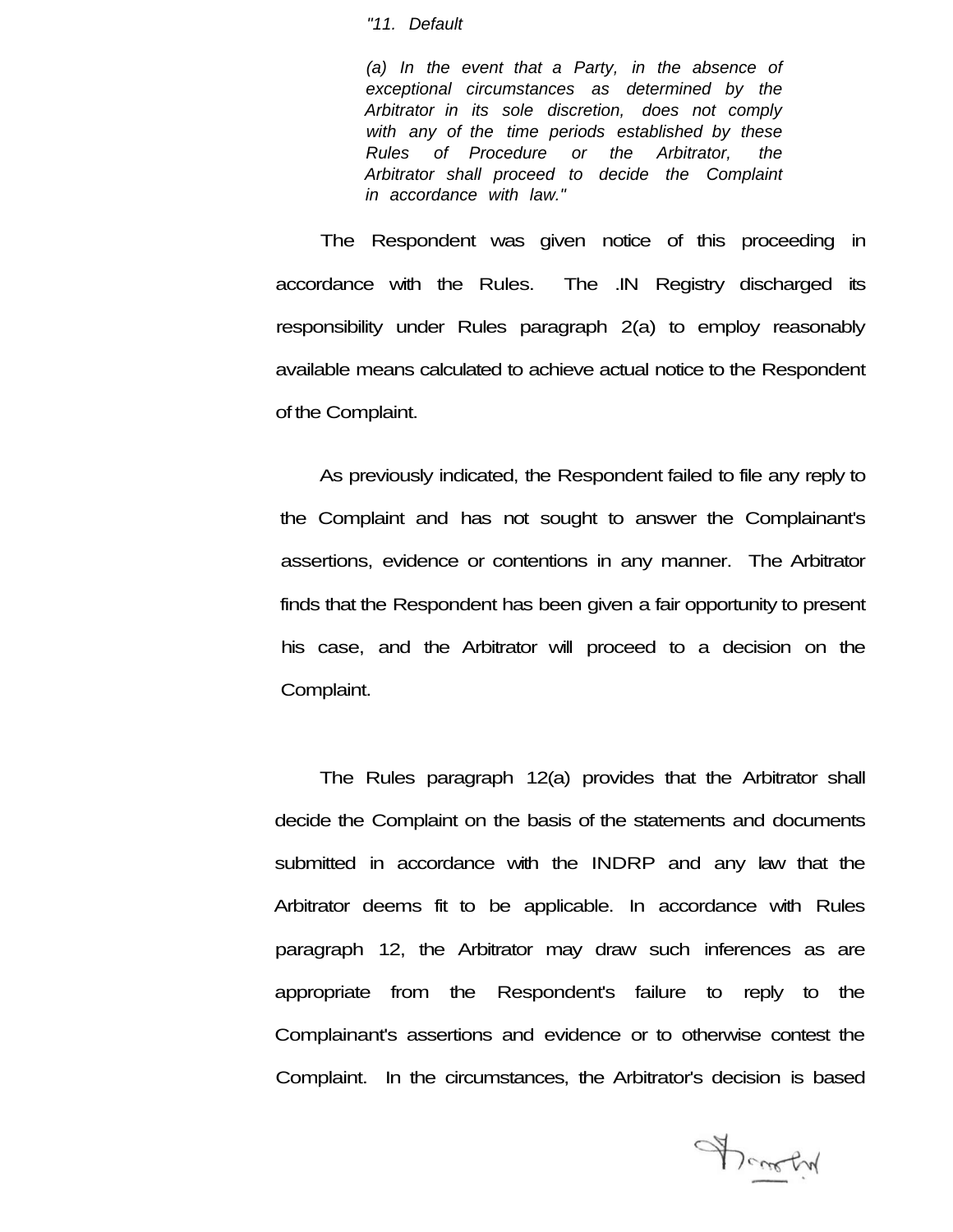upon the Complainant's assertions and evidence and inferences drawn from the Respondent's failure to reply.

# **(b) The issues involved in the dispute**

The Complainant in its complaint has invoked paragraph 4 of the

#### INDRP which reads

## **Types of Disputes**

Any Person who considers that a registered domain name conflicts with his legitimate rights or interests may file a Complaint to the .IN Registry on the following premises:

(i) the Registrant's domain name is identical or confusingly similar to a name, trademark or service mark in which the Complainant has rights;

(ii) the Registrant has no rights or legitimate interests in respect of the domain name; and

(Hi) the Registrant's domain name has been registered or is being used in bad faith.

The Registrant is required to submit to a mandatory Arbitration proceeding in the event that a Complainant files a complaint to the .IN Registry, in compliance with this Policy and Rules thereunder."

Paragraph 4 of the INDRP thus envisages 3 elements, which are being discussed hereunder in the light of the facts and circumstances of this case.

(i) **The domain name registered** by **the Respondent is identical to the Trademark of the Complainant.** 

The Complainant is the owner of the "SIEMENS" trademark registered in several countries. SIEMENS" is a well known trademark in several countries including India. The INDRP paragraph 3 clearly states that it is

Franch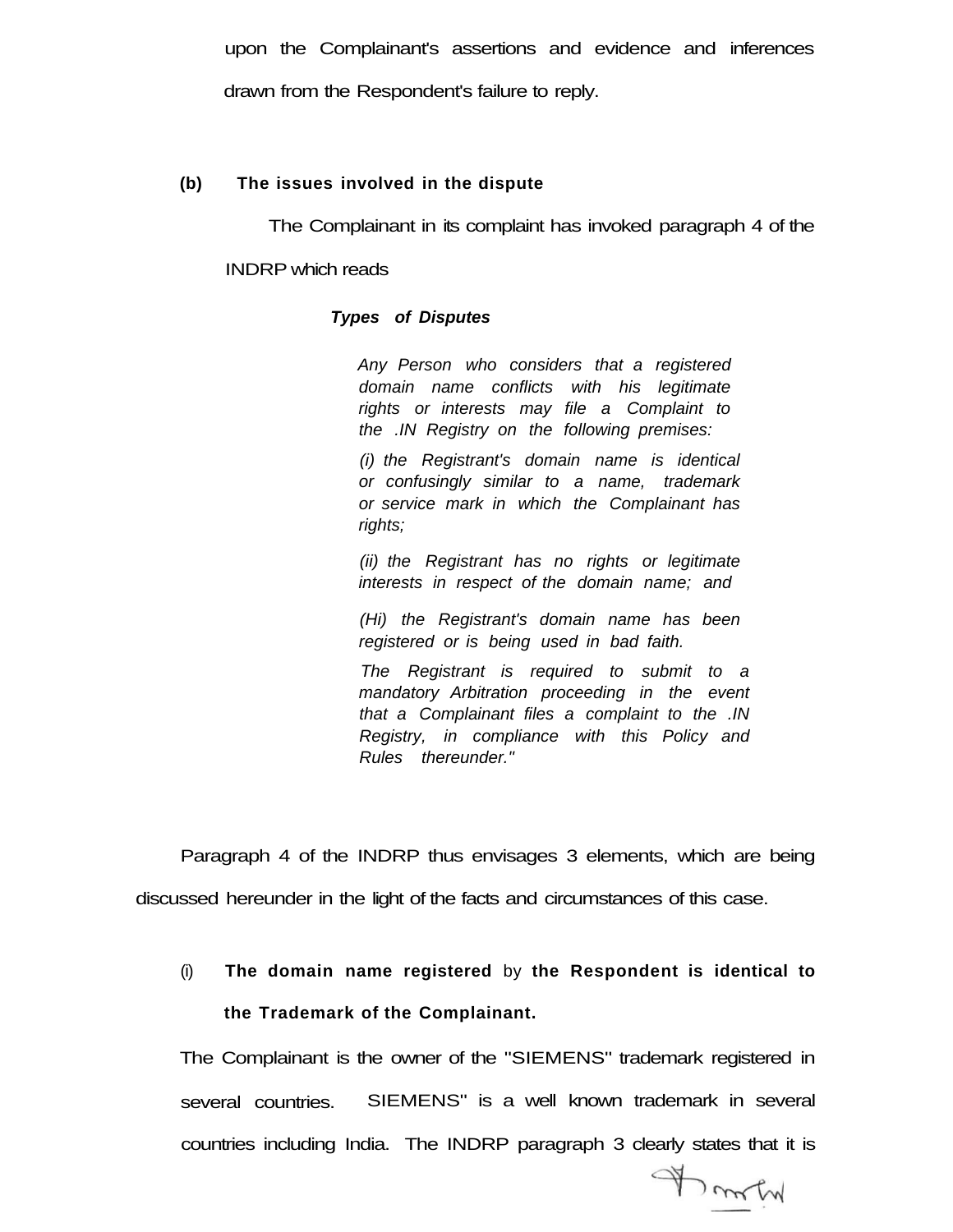the responsibility of the Respondent to find out before registration that the domain name. Since the "SIEMENS" is a famous and well-known mark and it is unlikely that the Respondent does not know about the Complainant's rights in the domain name is very less.

Paragraph 3 of the INDRP is reproduced below:

"The Registrant's Representations

By applying to register a domain name, or by asking a Registrar to maintain or renew a domain name registration, the Registrant represents and warrants that:

(a) the statements that the Registrant made in the Registrant's Application Form for Registration of Domain Name are complete and accurate;

(b) to the Registrant's knowledge, the registration of the domain name will not infringe upon or otherwise violate the rights of any third party;

(c) the Registrant is not registering the domain name for an unlawful purpose; and

(d) the Registrant will not knowingly use the domain name in violation of any applicable laws or regulations.

It is the Registrant's responsibility to determine whether the Registrant's domain name registration infringes or violates someone else's rights."

In the absence of any response from the Respondent and in the presence of the pleadings and documents filed by the Complainant, the Arbitrator finds that the disputed domain name is identical with or deceptively similar to the Complainants' "SIEMENS" trademark. Accordingly, the Arbitrator finds that the Complainant has satisfied the first element required by Paragraph 4 of the INDRP.

#### **(ii) The Respondent's Rights and Legitimate Interests**

Frank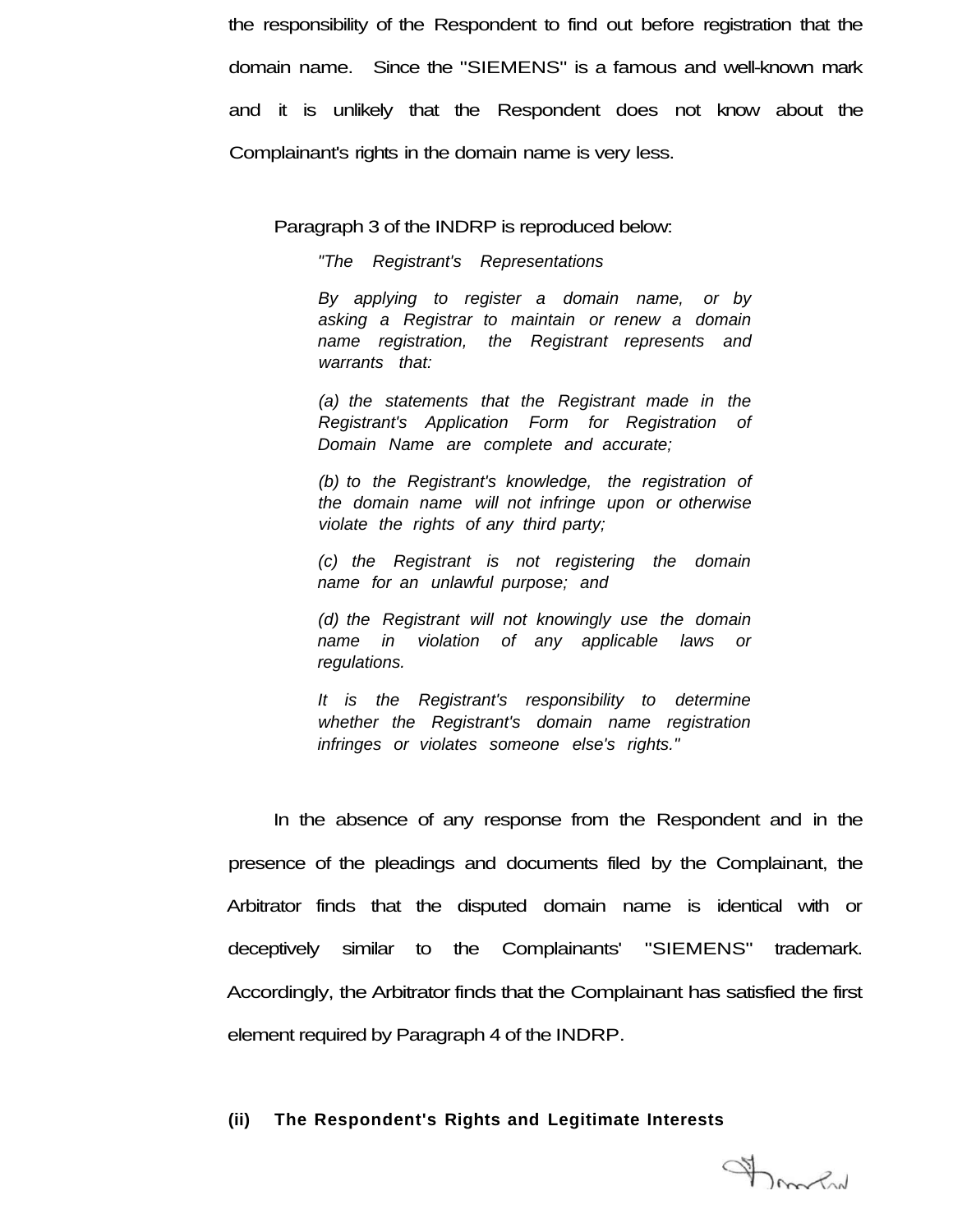The second element required by paragraph 4(ii) of the INDRP is that the Registrant has no legitimate right or interest in the disputed domain name.

The burden of proof on a complainant regarding the second element is necessarily light, because the nature of the Registrant's rights or interests, if any, in the domain name lies most directly within the Registrant's knowledge. And once the complainant makes a prima facie case showing that the Registrant does not have rights or legitimate interest in the domain name, the evidentiary burden shifts to the Registrant to rebut the contention by providing evidence of its rights or interests in the domain name.

The Respondent in this case has not at all filed any response to show his interest in protecting his own right and interest in the domain name, which means that the Respondent does not have any legitimate interest in the domain name.

For these reasons, the Arbitrator finds that the Respondent has no rights or legitimate interests in the disputed domain name.

# **(Mi) Bad Faith Registration and Use**

The Complainant has averred that the Respondent has registered and has used the disputed domain name in bad faith. The language of the INDRP paragraph 4(iii) is clear enough, and requires that either bad faith registration or bad faith use be proved.

Brooky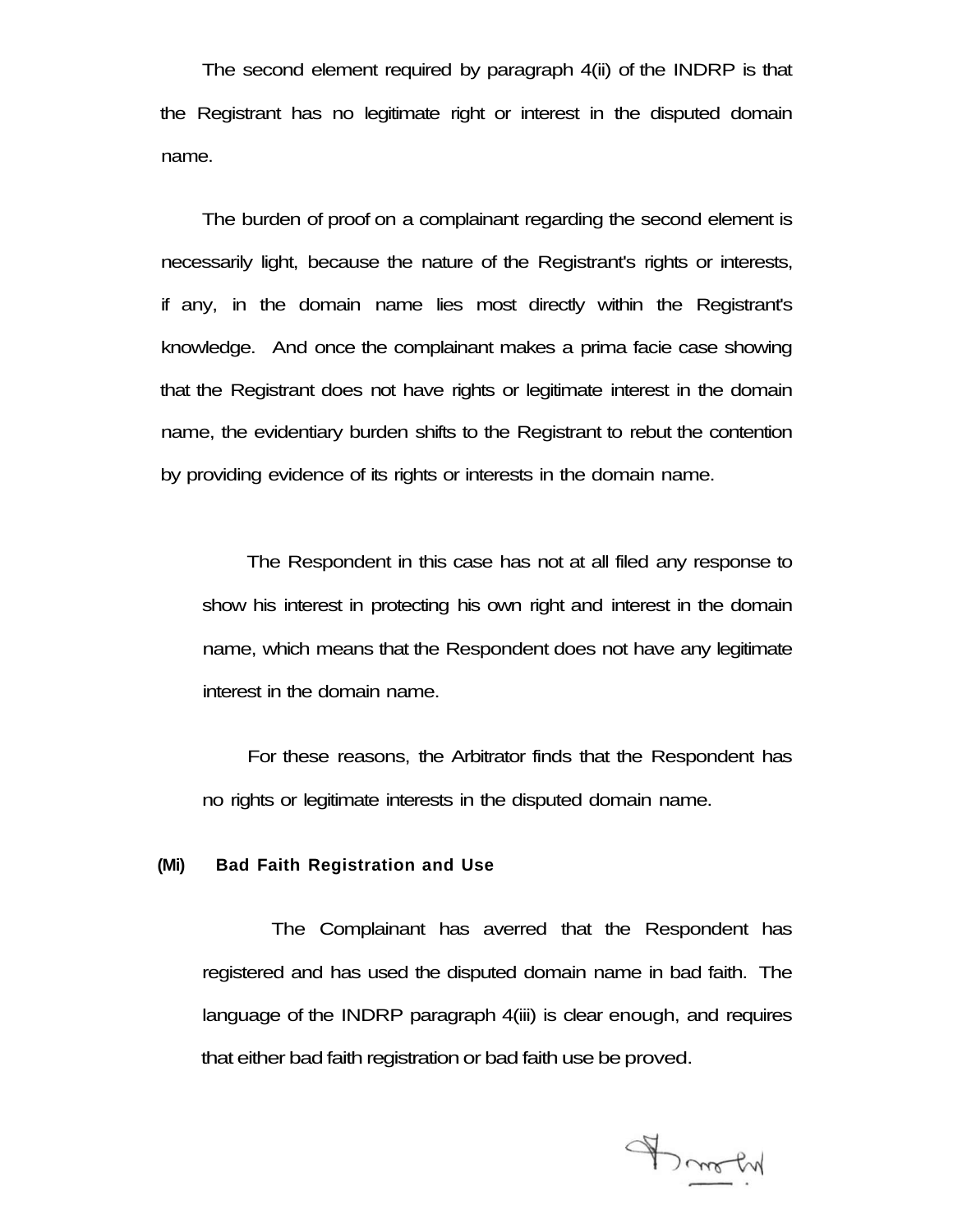Paragraph 6 of the Rules provides that the following circumstances are deemed to be evidence that a Registrant has registered and used a domain name in bad faith:

> (i) "Circumstances indicating that the registrant has registered or has acquired the domain name primarily for the purpose of selling, renting, or otherwise transferring the domain name registration to the complainant who is the owner of the trademark or service mark or to a competitor of the complainant, for valuable consideration in excess of its documented out-of-pocket costs directly related to the domain name; or

> (ii) the registrant has registered the domain name in order to prevent the owner of the trademark or service mark from reflecting the mark in a corresponding domain name, provided that the registrant has engaged in a pattern of such conduct; or

> (Hi) by using the domain name, the registrant has intentionally attempted to attract, for commercial gain, Internet users to its Website or other on-line location, by creating a likelihood of confusion with the complainant's mark as to the source, sponsorship, affiliation or endorsement of its Website or location or of a product or service on its Website or location."

I am of the opinion that all the three conditions given in paragraph 6 of the Rules are proved in the circumstances of this case and thus the registration of the impugned domain name by the Respondent / Registrant is a registration in bad faith.

## **Decision**

The Respondent has failed in his responsibility to ensure before the registration of the impugned domain name by him that the Registrant's domain name registration infringes or violates someone else's rights as

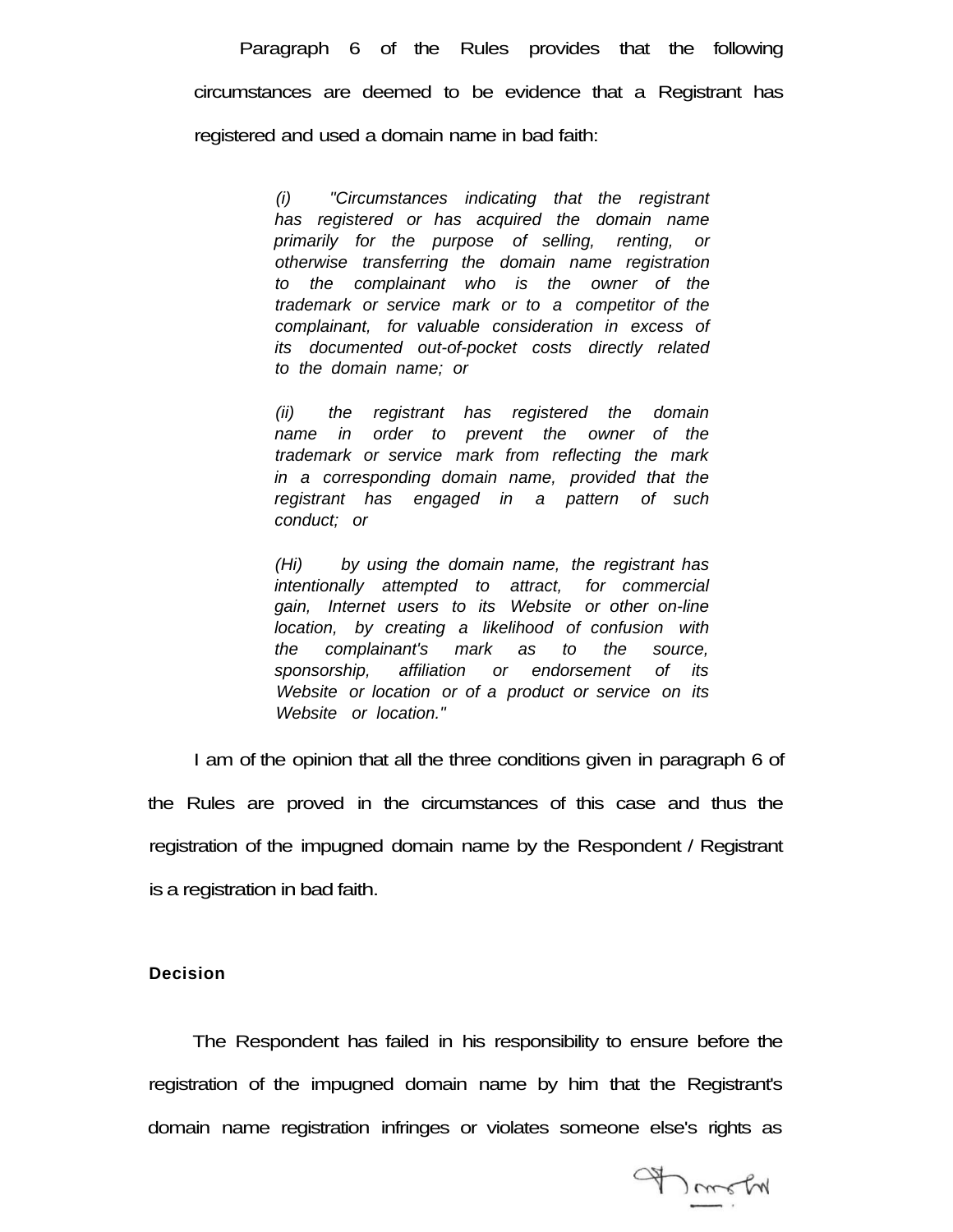required by the Para 3 of the INDRP. The Complainant has given sufficient evidence to prove his trademark rights on the impugned domain name. Further the actions of the Respondent show that he merely blocked the disputed domain name, and deprived the rightful owner, i.e. the Complainant to register and use the domain name. The Respondent has not given any reason to register the domain name rightfully owned by the Complainant and therefore it can be presumed that the Respondent had registered the domain name only to make quick buck by selling the domain name to the rightful owner or his competitor.

As discussed above the registration of the Domain Name by the Respondent is also hit by all three elements of the Para 4 of the INDRP and is a registration in bad faith as per paragraph 6 of the INDRP. Thus it is clear that the Respondent is using the disputed domain name in bad faith and has registered the domain name in order to prevent the owner of the trademark or service mark from reflecting the mark in a corresponding domain name.

The Respondent's registration and use of the Domain Name is a clear case of cyber-squatting, whose intention is to take advantage of the Complainant's substantial reputation and its prominent presence on the Internet in order to confuse the public to the detriment of the Complainant.

Considering the infringement of the Complainant's trademark by the Respondent,

A molin